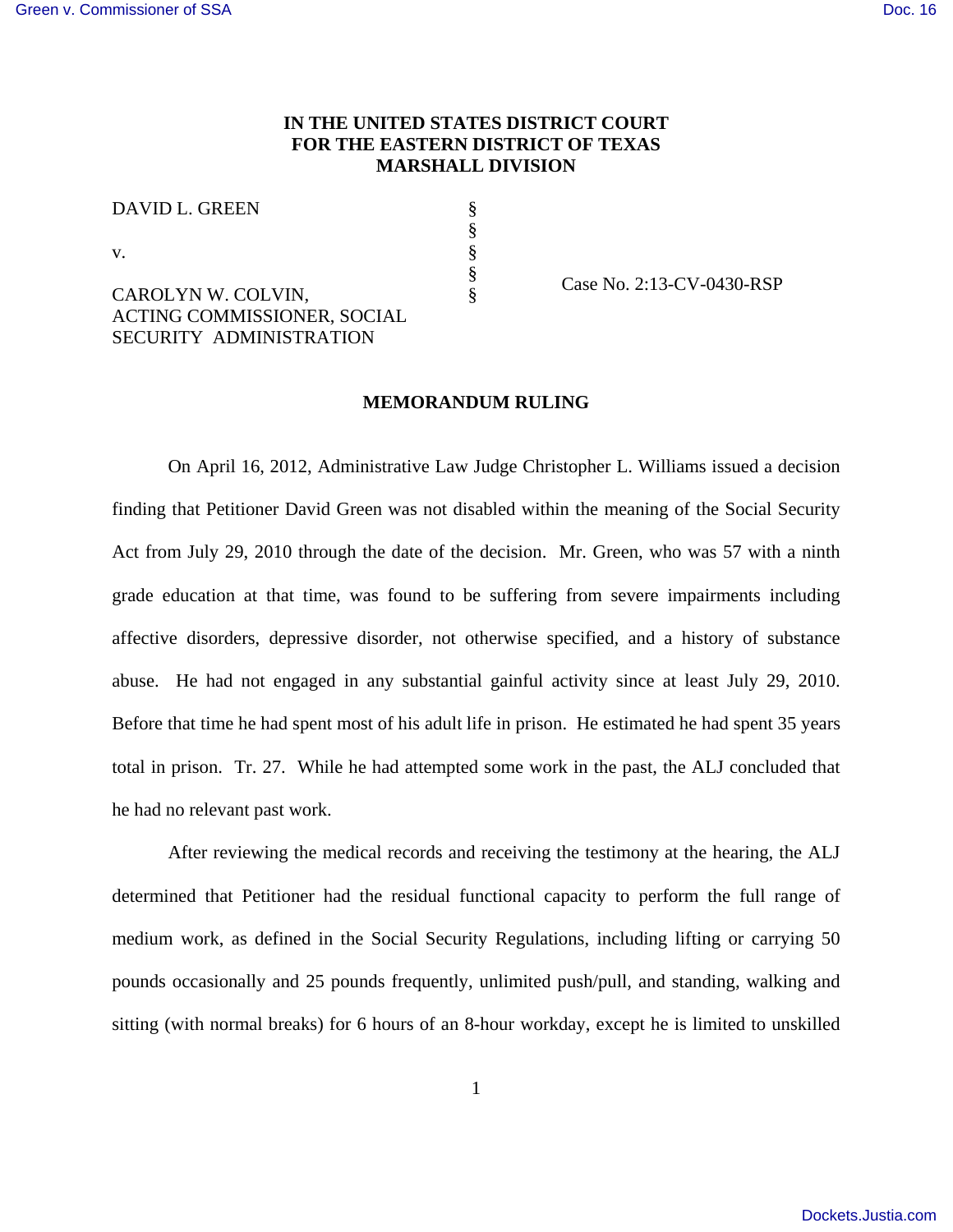simple repetitive type work at the medium exertional level. Based on the testimony of a vocational expert witness, the ALJ determined that Petitioner could perform the requirements of certain jobs that exist in substantial numbers in the national economy, such as laundry worker, drycleaner helper, and hand packager. This finding resulted in the determination that Petitioner was not entitled to Supplemental Security Income benefits. Petitioner appealed this finding to the Appeals Council, which denied review on April 29, 2013. Petitioner timely filed this action for judicial review seeking remand of the case for award of benefits.

This Court's review is limited to a determination of whether the Commissioner's final decision is supported by substantial evidence on the record as a whole and whether the Commissioner applied the proper legal standards in evaluating the evidence. See *Martinez v. Chater*, 64 F.3d 172, 173 (5th Cir.1995); *Greenspan v. Shalala*, 38 F.3d 232, 236 (5th Cir.1994), cert. denied, 514 U.S. 1120, 115 S.Ct. 1984, 131 L.Ed.2d 871 (1995). Substantial evidence is more than a scintilla, but can be less than a preponderance, and is such relevant evidence as a reasonable mind might accept as adequate to support a conclusion*. Ripley v. Chater*, 67 F.3d 552, 555 (5th Cir.1995). A finding of no substantial evidence will be made only where there is a "conspicuous absence of credible choices" or "no contrary medical evidence." *Abshire v. Bowen*, 848 F.2d 638, 640 (5th Cir.1988) (citing *Hames v. Heckler*, 707 F.2d 162, 164 (5th Cir.1983)). In reviewing the substantiality of the evidence, a court must consider the record as a whole and "must take into account whatever in the record fairly detracts from its weight." *Singletary v. Bowen,* 798 F.2d 818, 823 (5th Cir.1986).

Plaintiff raises five issues on this appeal:

1. The Administrative Law Judge's decision was not supported by substantial evidence as the evidence shows plaintiff meets listing 12.04 and 12.06.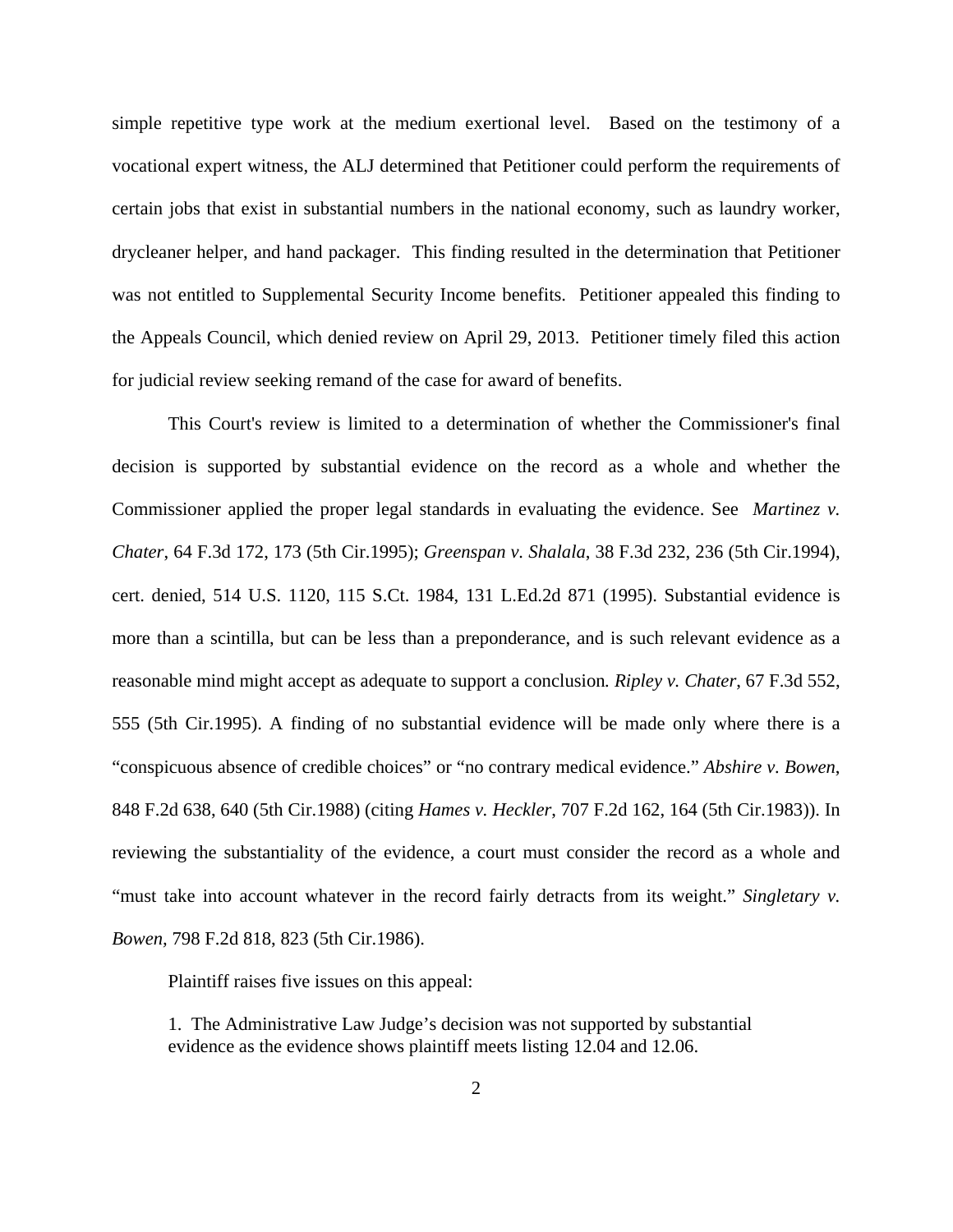2. The Administrative Law Judge's decision was not supported by substantial evidence as plaintiff suffers from a combination of impairments that show he is disabled.

3. The Administrative Law Judge erred in discrediting the opinions of plaintiff's treating physicians and therapist.

4. The Administrative Law Judge erred in discrediting plaintiff's subjective complaints.

5. The Administrative Law Judge erred in failing to present a proper hypothetical to the vocational expert to include all of plaintiff's non-exertional limitations.

## *Issue No. 1:*

Plaintiff contends that the ALJ erred in not finding that Plaintiff's impairments meet or medically equal the requirements of one of the listed impairments in 20 C.F.R. Part 404, leading to a finding of disability at Step Three. Plaintiff refers to the requirements of Listings 12.04 and 12.06, which pertain to mental disorders. The ALJ addressed this issue on page 4 of his opinion (Tr. 13). The requirements of the listings are demanding. Plaintiff bears the burden of proof at Step Three and must prove that he has experienced "repeated episodes of decompensation, each of extended duration," as well as "marked"<sup>1</sup> limitations in at least two of the three following areas: activities of daily living, maintaining social functioning, and maintaining concentration, persistence or pace. In addition to this proof, Plaintiff must separately show either a "complete inability to function outside the area of one's home" (for Listing 12.06) or a "medically documented history" of extended duration meeting detailed criteria (for Listing 12.04) that Plaintiff does not even argue he has met.

<sup>&</sup>lt;sup>1</sup> On a scale of mild, moderate, marked or extreme.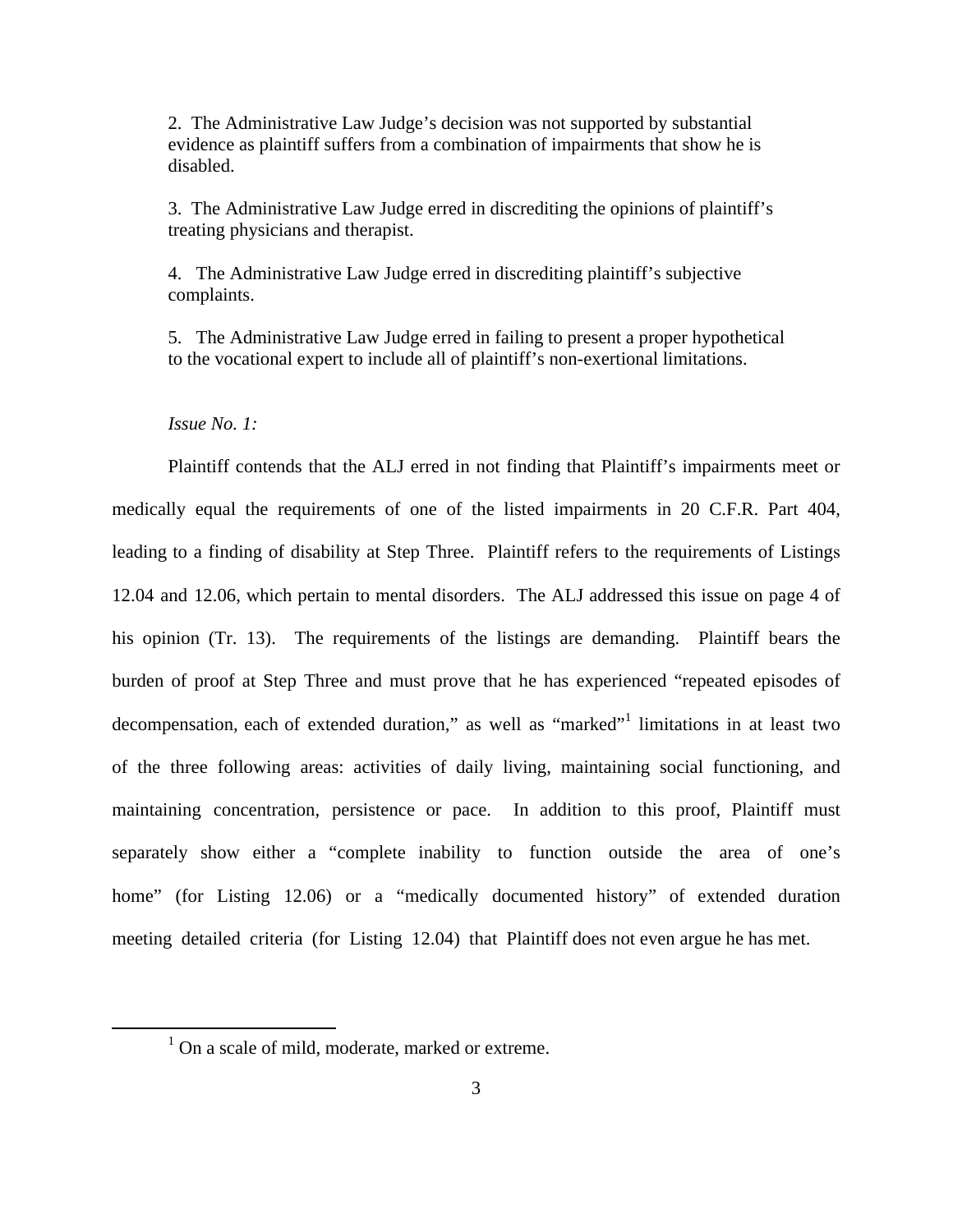While Plaintiff's brief cites a variety of entries in the medical records, and often in Plaintiff's own testimony, Plaintiff's burden is not to show that there is favorable evidence in the record. Rather, Plaintiff must show that the ALJ lacked any substantial evidence to support his findings. Both Dr. Matthew Turner and Dr. Glen McClure performed reviews of the records and opined that Plaintiff did not meet the Listings. While Dr. Carmen Zegarra did make findings tending to support Plaintiff's position, the ALJ articulated reasons for assigning greater weight to the opinions of the former. The Court's review of the record does not support Plaintiff's argument that the ALJ erred in this finding.

## *Issue No. 2:*

This issue is focused on the physical limitations described by the Plaintiff, and primarily the fact that he testified to using a cane to assist in walking for the last six years. Plaintiff argues that the ALJ should have found that he meets Listing 1.00 regarding the inability to ambulate effectively due to problems with a hip, knee or ankle. However, the Listing clearly requires greater limitations than even Plaintiff testified to, let alone those documented by a medical source. Plaintiff uses only one cane--not the two canes, crutches or walker described in the Listing—and clearly walks well enough to independently provide for the activities of daily living. The ALJ did not err by not finding that Plaintiff met Listing 1.00.

## *Issues Nos. 3 and 4:*

Plaintiff here asserts that the ALJ erred in not assigning controlling weight to the medical opinions of a "treating source." While not completely clear, it appears that the Plaintiff is referring to the ALJ's discounting of the findings of Dr. Segarra. Ordinarily, the opinions of a treating physician should be given more weight than those of someone less familiar with the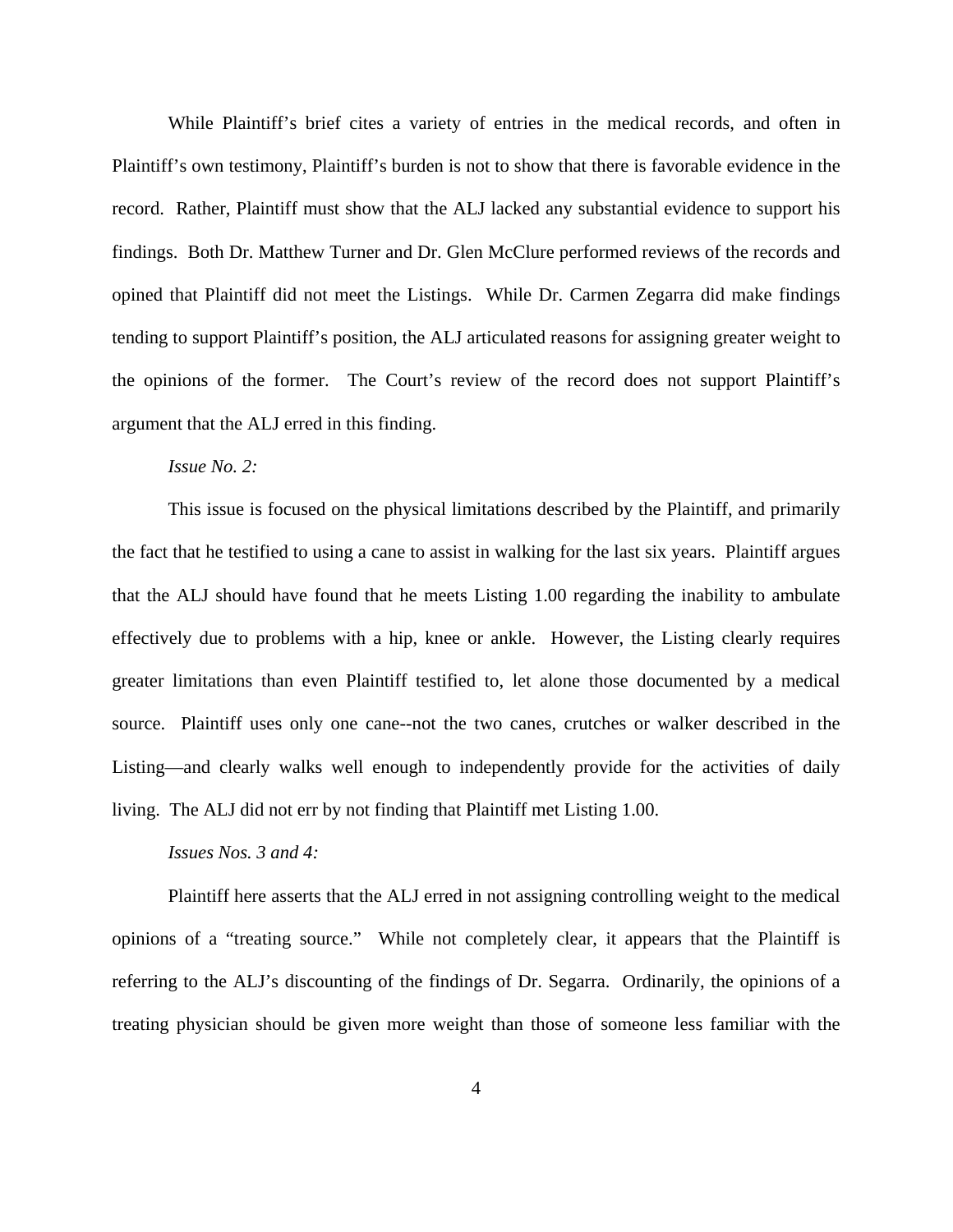Plaintiff's condition. However, Dr. Segarra only saw the Plaintiff on two occasions, so her status as a treating physician is marginal. A review of the records satisfies the Court that the ALJ was justified in assigning "significant" weight to Dr. Segarra but more to the other medical experts, whose findings were more detailed and consistent with each other.

Plaintiff also complains that the ALJ discounted the credibility of Plaintiff's testimony regarding his pain and other symptoms without proper explanation. While the ALJ has great discretion in weighing the evidence and determining credibility, there are parameters governing those findings. For instance, in Social Security Ruling 96-7, the Commissioner clarified that:

It is not sufficient for the adjudicator to make a single, conclusory statement that "the individual's allegations have been considered" or that "the allegations are (or are not) credible." It is also not enough for the adjudicator simply to recite the factors that are described in the regulations for evaluating symptoms. The determination or decision must contain specific reasons for the finding on credibility, supported by the evidence in the case record, and must be sufficiently specific to make clear to the individual and to any subsequent reviewers the weight the adjudicator gave to the individual's statements and the reasons for that weight.

A review of the ALJ's opinion, especially at pages 5 through 9, shows that the ALJ did perform the required analysis of the record and give the specific reasons for his credibility determination. The Court finds that the record, and particularly the medical evidence, amply supports the ALJ's finding that the Plaintiff's complaints of pain and disabling symptoms were not fully credible.

#### *Issue No. 5:*

The last issue concerns whether the hypothetical question given to the vocational expert witness at the hearing included all appropriate restrictions on Plaintiff's ability to work. For the